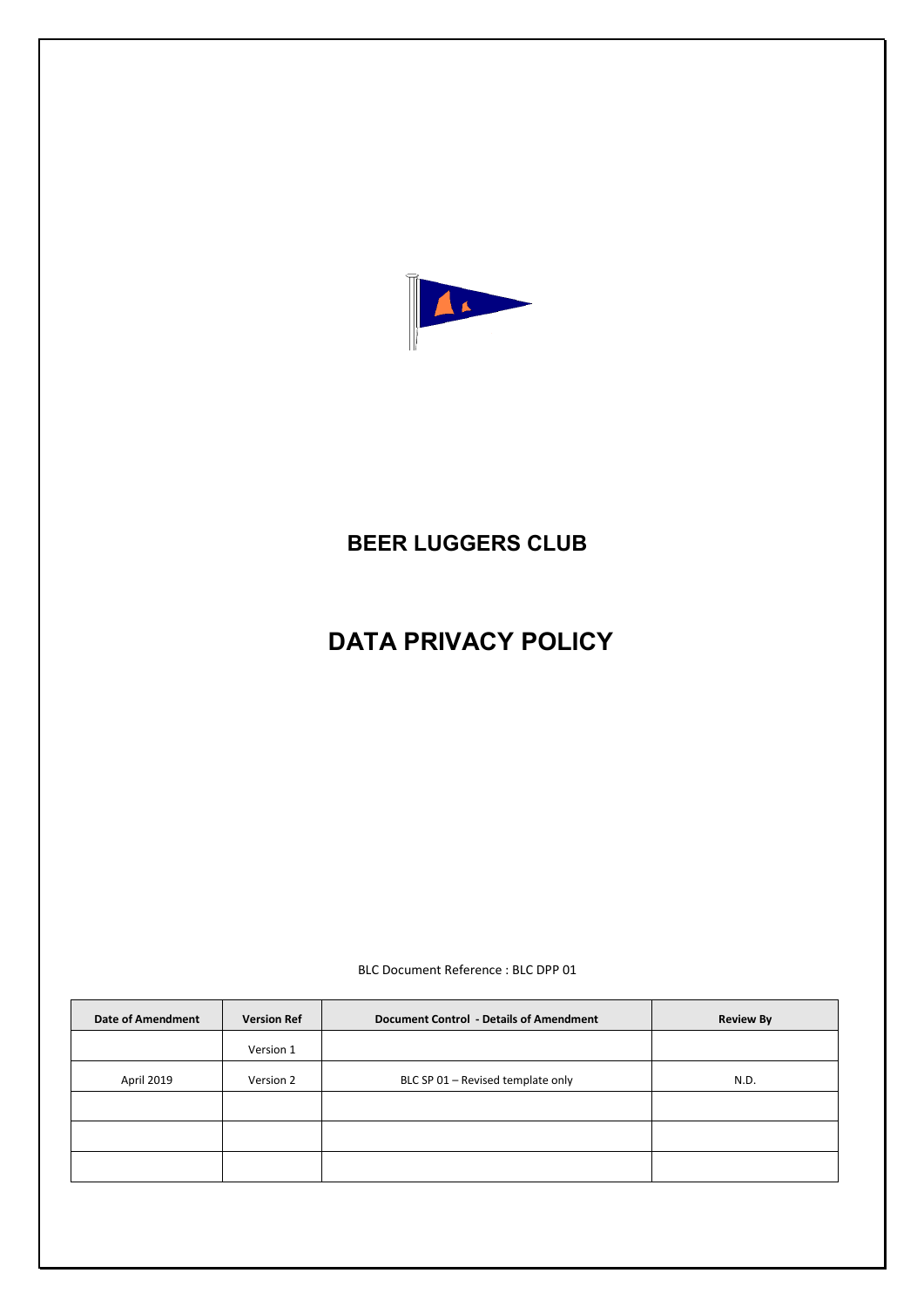

# **Data Privacy Policy**

## **1.0 Introduction**

- 1.1 About this Policy
- 1.2 This policy explains when and why we collect personal information about our members, how we use it and how we keep it secure and your rights in relation to it.
- 1.3 We may collect, use and store your personal data, as described in this Data Privacy Policy and as described when we collect data from you.
- 1.4 We reserve the right to amend this Data Privacy Policy from time to time without prior notice. You are advised to check our website www.beerluggers-club.com or our Club noticeboard regularly for any amendments (but amendments will not be made retrospectively).
- 1.5 We will always comply with the General Data Protection Regulation (**GDPR**) when dealing with your personal data. Further details on the GDPR can be found at the website for the Information Commissioner (www.ico.gov.uk). For the purposes of the GDPR, we will be the "controller" of all personal data we hold about you.

### 2. **Who are we?**

2.1 We are Beer Luggers Club. We can be contacted at Coombe Bank, Axmouth EX12 4AU, Tel: 01297 624323, email [nhharding@outlook.com](mailto:nhharding@outlook.com)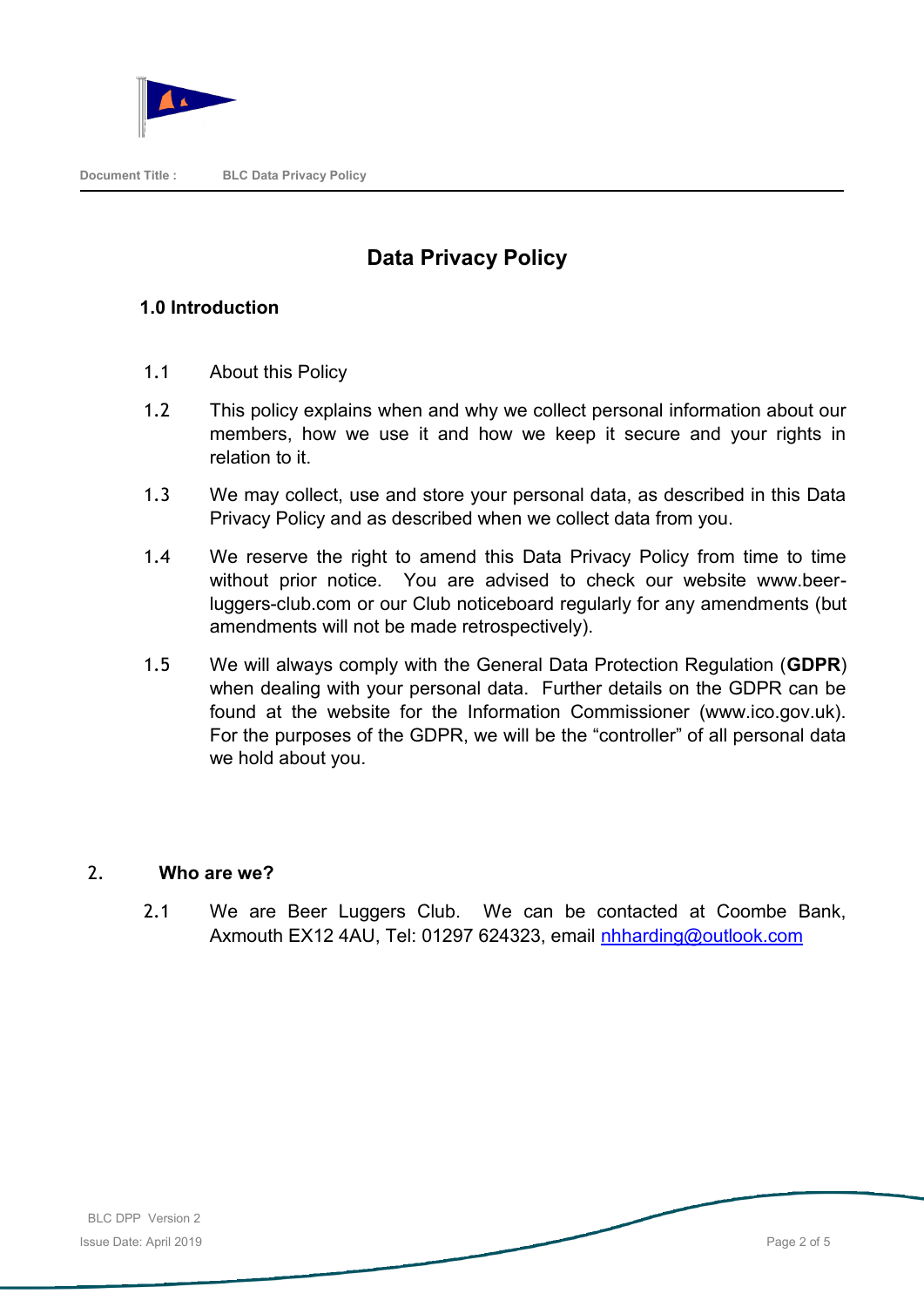

# 3. **What information do we collect and why?**

3.1

| <b>Type of information</b>                                              | <b>Purposes</b>                                                                                                                                           | <b>Legal basis of processing</b>                                                                                             |
|-------------------------------------------------------------------------|-----------------------------------------------------------------------------------------------------------------------------------------------------------|------------------------------------------------------------------------------------------------------------------------------|
|                                                                         |                                                                                                                                                           |                                                                                                                              |
| Member's name,<br>address, telephone<br>numbers, e-mail<br>address(es). | Managing the Member's<br>membership of the Club.<br>Managing the duty roster.                                                                             | Performing the Club's contract with<br>the Member.<br>For the purposes of our legitimate<br>interests in operating the Club. |
| The Member's name,<br>boat name and sail<br>number                      | Managing race entries<br>and race results.                                                                                                                | For the purposes of our legitimate<br>interests in holding races for the<br>benefit of members of the Club.                  |
|                                                                         | Sharing race results with<br>other clubs, class<br>associations, and the<br>RYA, and providing race<br>results to local media.<br>Allocating beach spaces | For the purposes of our legitimate<br>interests in promoting the Club.                                                       |
|                                                                         |                                                                                                                                                           |                                                                                                                              |
| Photos and videos of<br>members and their<br>boats                      | Putting on the Club's<br>website and social media<br>pages and using in press<br>releases.                                                                | Consent. We will seek the<br>Member's consent on their<br>membership application form and<br>each membership renewal form    |

and the Member may withdraw their consent at any time by contacting us by e-mail or letter.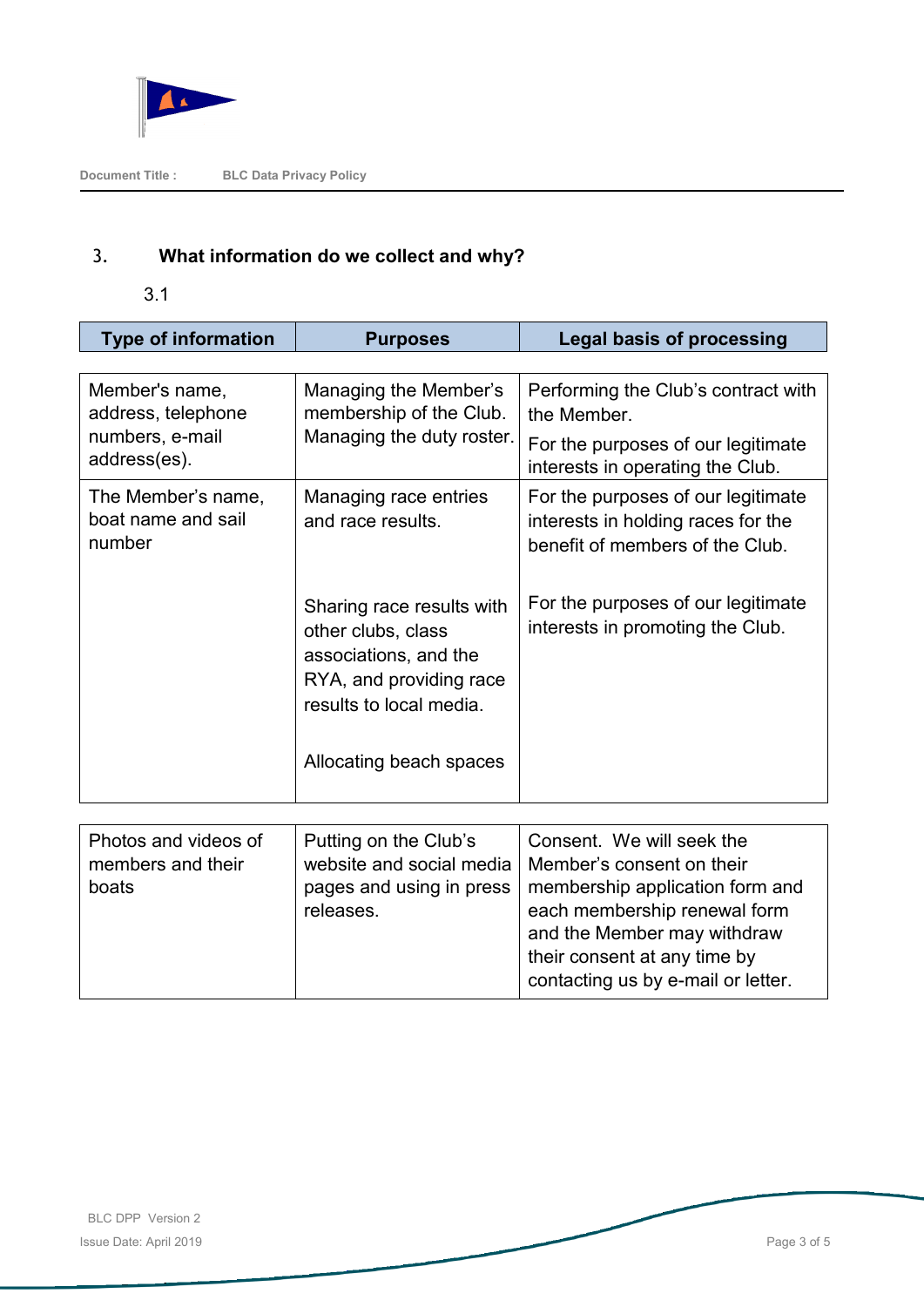

**Document Title : BLC Data Privacy Policy**

| Member's name and<br>email address | Passing to the RYA for<br>the RYA to conduct<br>surveys of members of<br>the Club (and members<br>of other clubs affiliated to<br>the RYA). The surveys<br>are for the benefit of the | For the purposes of our legitimate<br>interests in operating the Club and<br>/ or the legitimate interests of the<br>RYA in its capacity as the national<br>body for all forms of boating |
|------------------------------------|---------------------------------------------------------------------------------------------------------------------------------------------------------------------------------------|-------------------------------------------------------------------------------------------------------------------------------------------------------------------------------------------|
|                                    | Clubs (and other clubs)<br>and / or the benefit of the<br>RYA.                                                                                                                        |                                                                                                                                                                                           |

#### 4. **How we protect your personal data**

- 4.1 We will not transfer your personal data outside the EU without your consent.
- 4.2 We have implemented generally accepted standards of technology and operational security in order to protect personal data from loss, misuse, or unauthorised alteration or destruction.
- 4.3 Please note however that where you are transmitting information to us over the internet this can never be guaranteed to be 100% secure.
- 4.4 For any payments which we take from you online we will use a recognised online secure payment system.
- 4.5 We will notify you promptly in the event of any breach of your personal data which might expose you to serious risk.

#### 5. **Who else has access to the information you provide us?**

- 5.1 We will never sell your personal data. We will not share your personal data with any third parties without your prior consent (which you are free to withhold) except where required to do so by law or as set out in the table above or paragraph 5.2 below.
- 5.2 We may pass your personal data to third parties who are service providers, agents and subcontractors to us for the purposes of completing tasks and providing services to you on our behalf (e.g. to print newsletters and send you mailings). However, we disclose only the personal data that is necessary for the third party to deliver the service and we have a contract in place that requires them to keep your information secure and not to use it for their own purposes.